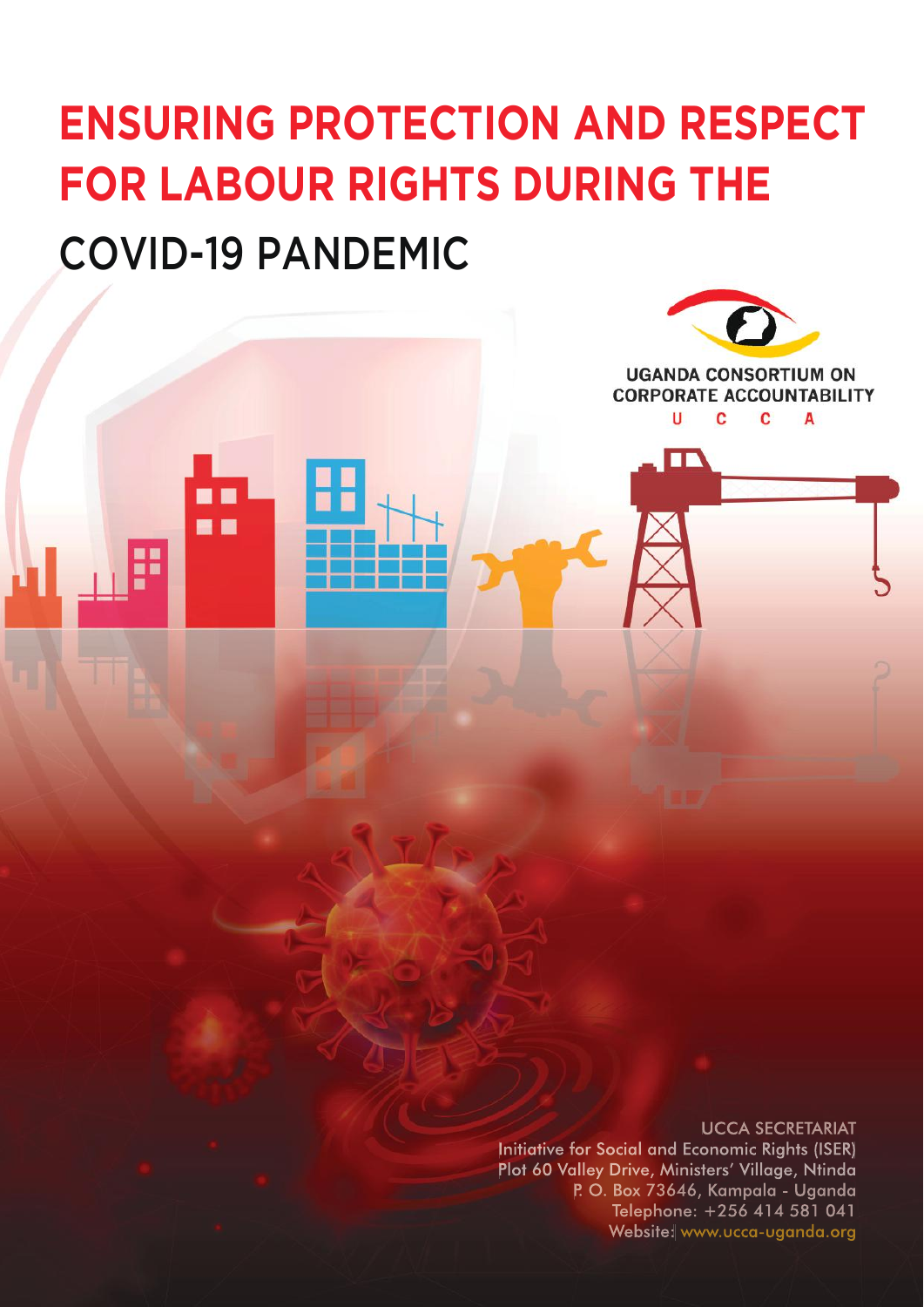## i. INTRODUCTION



The Uganda Consortium on Corporate Accountability (UCCA), commends the government for acting swiftly and putting in place measures and restrictions to respond to the global coronavirus (COVID-19) pandemic. and putting in place measures and restrictions to respond to the global coronavirus (COVID-19) pandemic. These measures whereas well intended, have nonetheless affected a majority of Uganda's working population in both the formal and informal sector. Broadly, labour relations have become critical areas of concern that need government intervention to ensure more stringent protective measures for both the stressed companies and their workers. It is now more critical that the government comes up with clear economic response plans to support stressed businesses and ensure employee retentions amidst the global pandemic.

Accordingly, the UCCA, would like to reemphasize the Government's obligation to protect and to ensure that companies respect human rights including labour rights during the COVID-19 pandemic. Specifically, the UCCA puts forward these Key Recommendation;

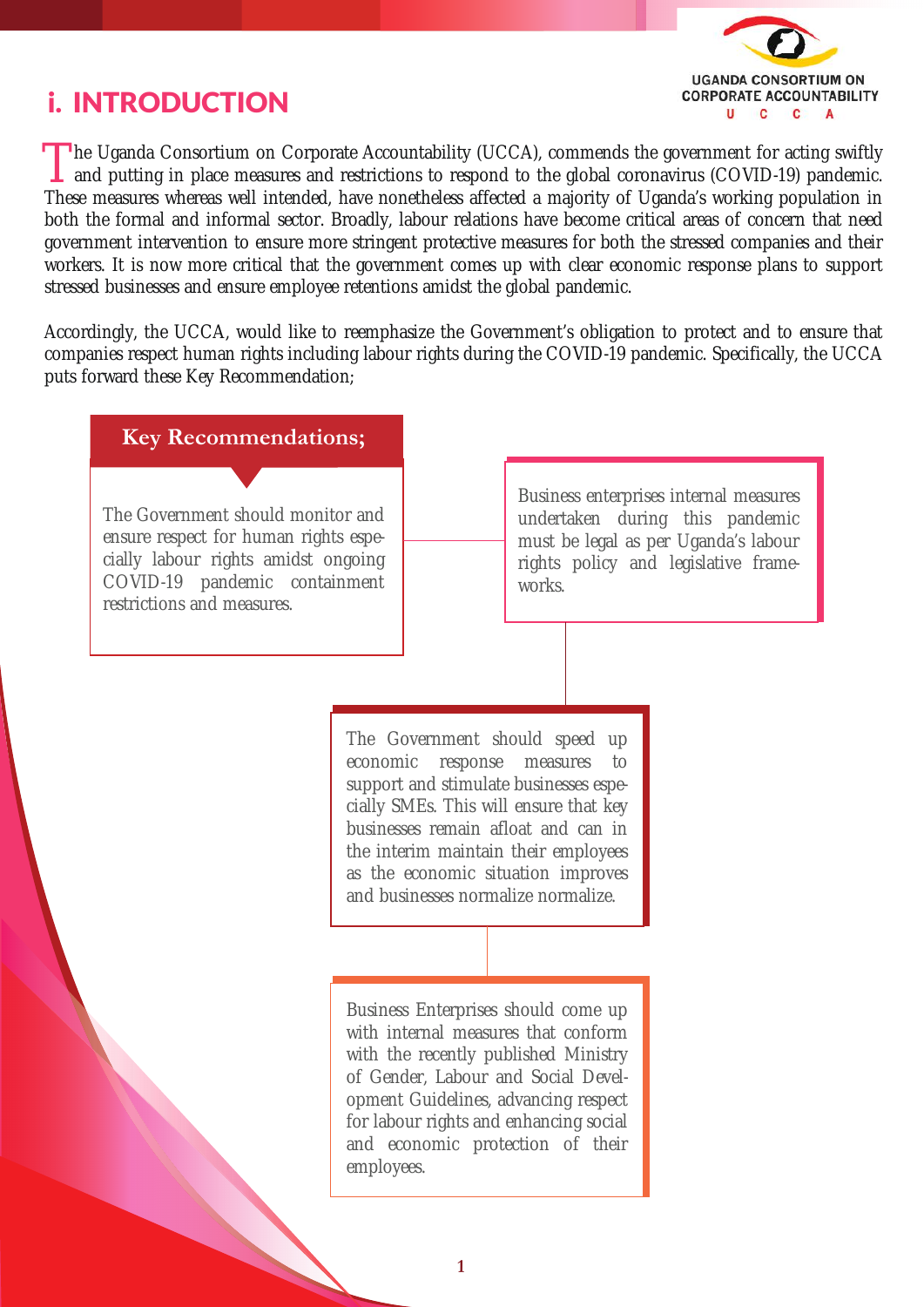

## ii. THE STATE OBLIGATION TO PROTECT LABOUR RIGHTS

It is important that the Government is reminded of its core obligation to protect the human rights of all people and ensure that non-state actors including business enterprises respect human rights—especially labour rights. The Ugandan Constitution enjoins the state to pursue social and economic objectives which fulfil the fundamental rights of all Ugandans to social justice and economic development.

> The government should monitor the effects and impact COVID-19 measures have on the business enterprises and their reactions and come up with an economic response to support and stimulate stressed businesses. This will protect employees at the risk of losing employment and those whose employers are not in position to pay salaries during this time.

> > In the interim, the state needs to put in place a clear economic strategy to enable some companies keep afloat and minimize workers lay-offs. These may target SMEs by providing flexible lines of credit or giving tax breaks that enable them to atleast continue running the business and paying salaries.

> > > XXXXXX

In the interim, the state needs to put in place a clear economic strategy to enable some companies keep afloat and minimize workers lay-offs. These may target SMEs by providing flexible lines of credit or giving tax breaks that enable them to atleast continue running the business and paying salaries.

. .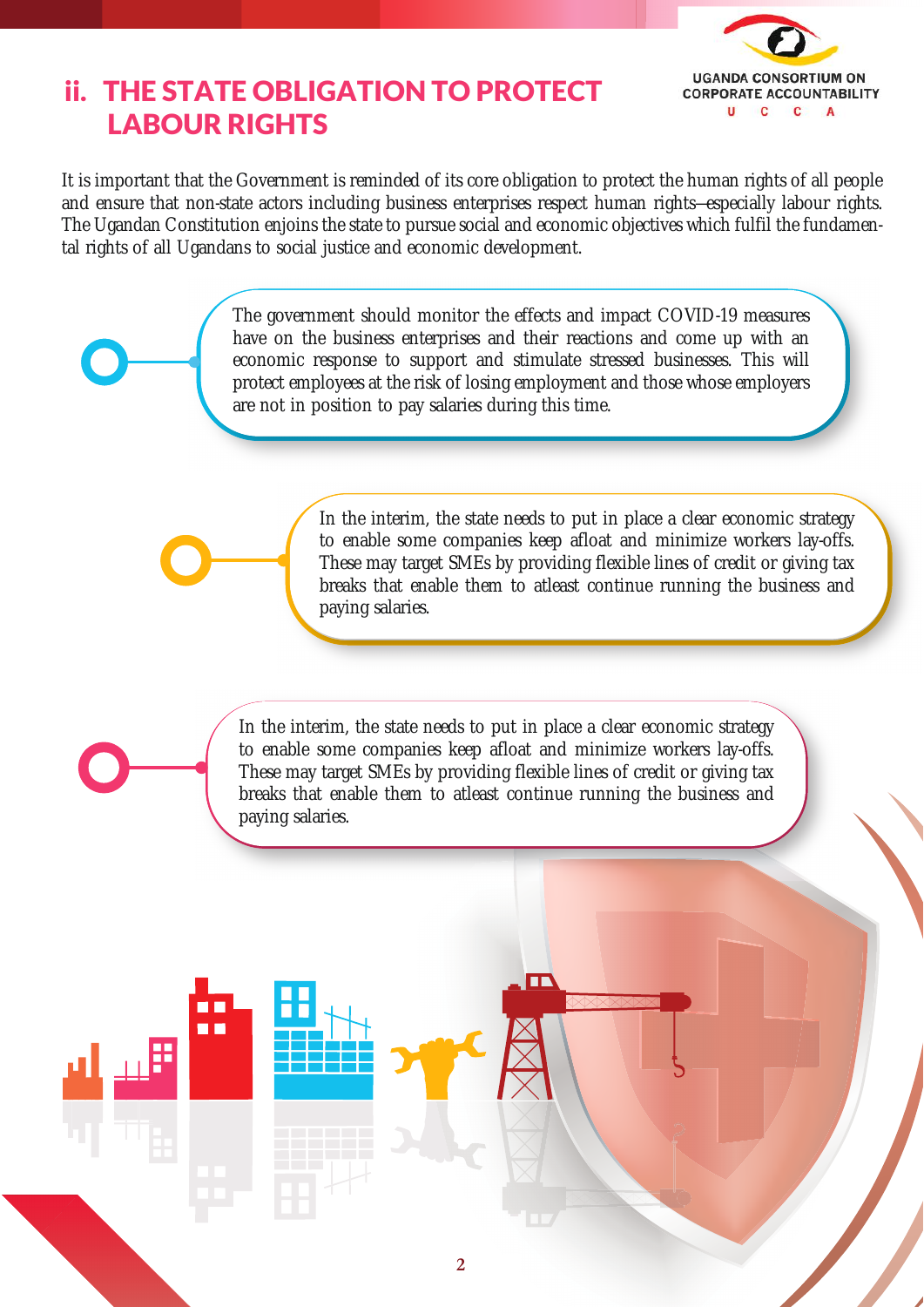

# iii. THE CORPORATE RESPONSIBILITY TO RESPECT LABOUR RIGHTS: THE DO'S AND DON'TS OF BUSINESSES ENTITIES



Business enterprises desist from termination of employees as this would occasion more costs in terminal benefits.

In Compliance with Section 19 of the Employment Act, all employers to provide returns and statistics on the number of workers likely to be affected by the COVID-19 pandemic.

Any employee lay-offs should be in accordance with collective bargaining agreements or section 84 of the Employment Act as a temporary measure which should not break the continuity of service of employment.

This brief provides guidance to businesses that have remained operational during the pandemic and those that are closed respectively;

## CATEGORY ONE: Businesses Still in Operation During the Lockdown

Frontline essential businesses still in operation despite the COVID-19 lockdown, need a number of personal protection equipment for their workers.



#### **1. Occupational Safety and Health:**

The Occupational Safety and Health Act 2006 places an obligation on employers to take reasonable care to



- $\epsilon$  $\bullet$ In the face of COVID-19, the Public Health (Control of Covid-19) Rules 2020 further makes it the duty of employers to;
	- Enlighten their employees about the danger of COVID-19,
	- Notify medical authorities in case an employee has symptoms of COVID-19,
	- Ensure social distancing at the place of work,
	- > Conduct temperature checks at the workplace and
	- Provide personal protective equipment like face masks and sanitizers or water and soap at the work stations and to reasonably accommodate the employees at the workplace during the lockdown period.
- **Work from Home (WFH):** In compliance with employment laws and not resulting in abuse of labour rights like salary, working hours, weekly rests, overtime pay among others, some workplaces can adopt the WFH model to combat the spread of COVID-19.
- **Wages:** Since the businesses under this category are still operational during the lockdown, the employers ought to fulfill their obligation to pay wages under the Employment Act 2006 since performance of the contract of service is still possible by the employees.
- **Cost of Technological Advancement:** Furthermore, in the event that technological means are required such as internet, this should not pass a cost onto the employees.
- **Medical Care and Sick leave:** Where the employee is diagnosed with COVID-19 or another sickness and is unable to work, they are entitled to a paid sick leave under Section 84 of the Employment Act 2006.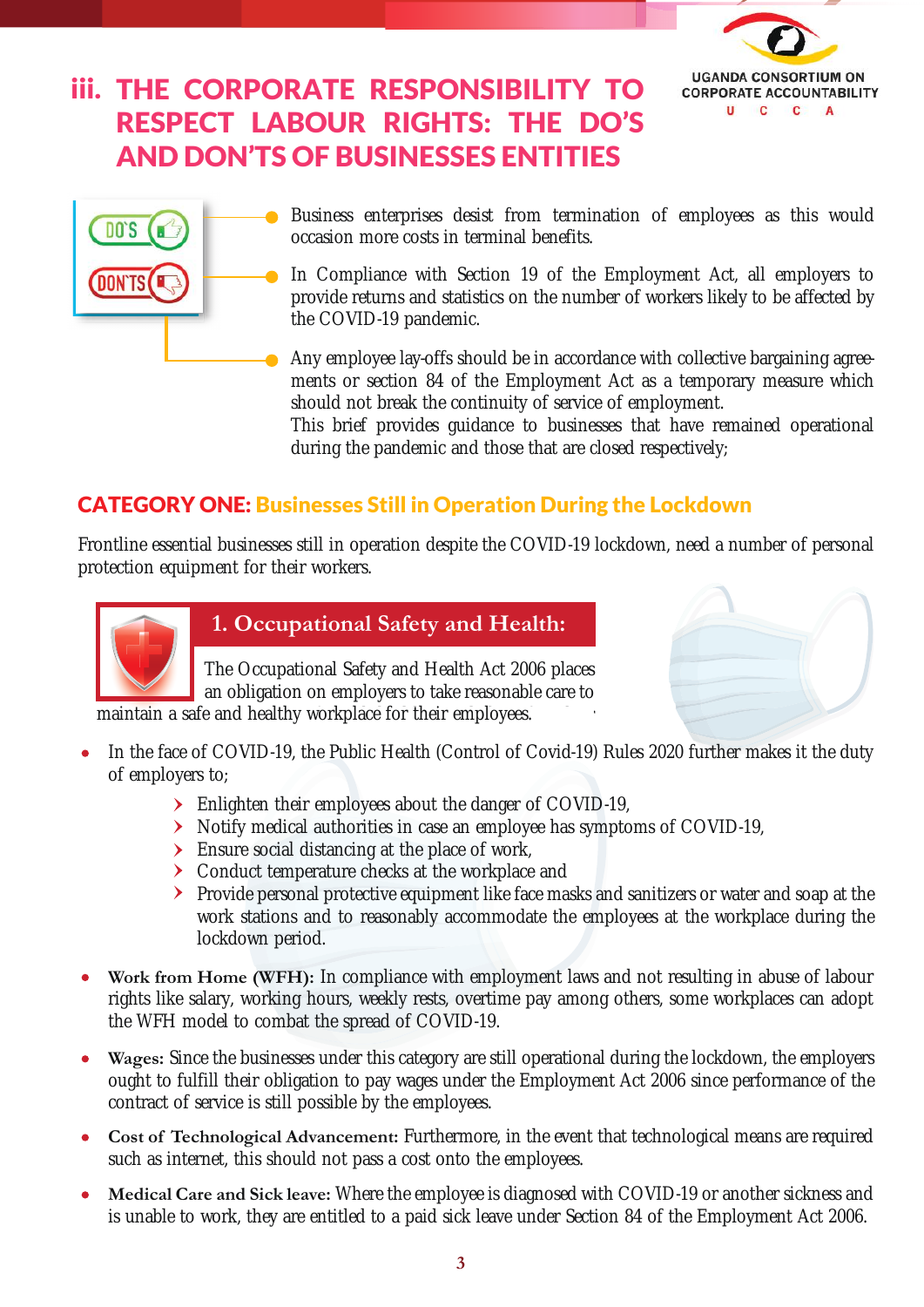

#### **2. Workers Compensation:**

Many frontline workers of essential services maybe exposed to various injuries and Compensation Act provides for compensation for injuries

suffered and scheduled diseases incurred in the course of and out of employment.



All Business enterprises and medical insurance cover should expand their medical coverage and offer treatment and compensation of all COVID-19 related injuries and disease.

**3. Transportation to and from Work:** 

Transportation to and from Work: Due to the ban on public transportation and limiting driving of private vehicles, such companies



in coordination with the COVID-19 Response Taskforce and other in coordination with the COVID-19 Response Taskforce and other responsible agencies should organize ways of safely transporting their workers to and from work and in compliance with the Ministry of Health guidelines and restrictions.

#### CATEGORY TWO: Businesses Closed During the Lockdown



Section 40(1) of the Employment Act is to the effect that every Employer shall provide his or her employee with work in accordance with the Contract of Service. However, Subsection 2 of Article 40 provides that that duty shall not apply if the contract is frustrated or its performance is suspended.

- Section 40 notwithstanding, it is imperative that businesses do not use the pandemic and the lockdown as away to unlawfully terminate workers' employment relations.
- Employers and employees should negotiate ways of conduct in such hard terms and agree on a way forward that respects the labour rights of all workers.

*Below are some of the options employers struggling with the economic stress can adopt during this covid-19 pandemic:*



#### **1. WFH and Teleworking:**

Businesses that are able to work from home should explore Teleworking as a mode of retaining their key staff and keeping them engaged in work instead of terminating their

contractual relations. However, as noted above, the employers should ensure that the staff necessary tools and training to undertake the expected tasks. Where an employee needs a laptop, internet services and training to access and use set out tools like Skype, Zoom and other Teleworking platforms, the employer should offer such training to their staff.